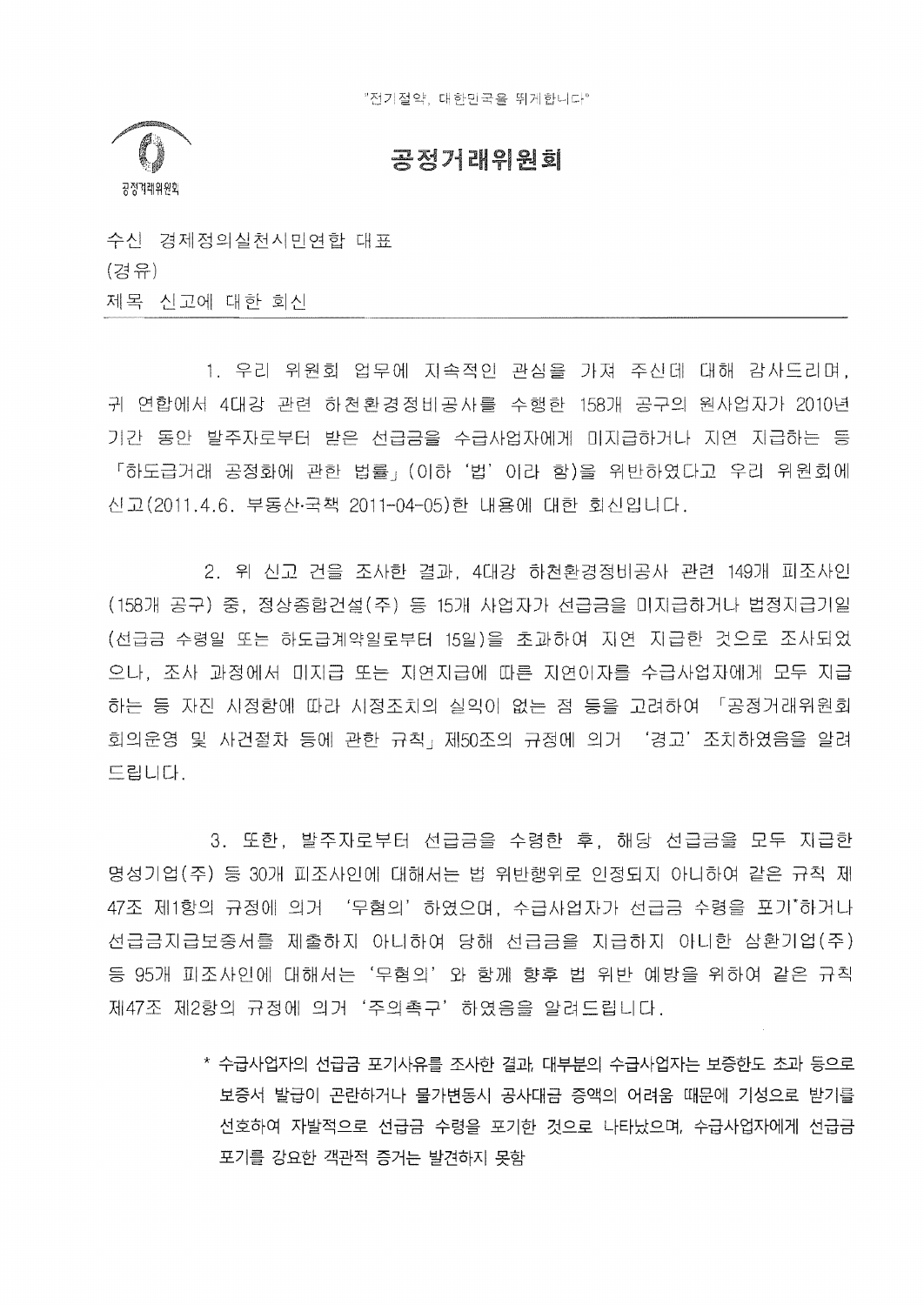4. 아울러, 하도급법상 당사자 요건을 충족하지 아니한 대림종합건설(주) 등 4개 피조사인과 발주자로부터 선급금을 수령하지 아니하거나 하도급계약을 체결하지 아니한 남광건설(주) 등 3개 피조사인에 대해서는 <mark>같은 규칙 제46조의 규정에 따라</mark> '심의 ,<br>하였으며,

「채무자 회생 및 파산에 관한 법률」에 의하여 회생절차개시결정 등을 받은 남영건설(주) 등 2개 피조사인에 대해서는 같은 규칙 제48조 제1항의 규정에 따라 '종결처리' 하였음을 알려드립니다.

붙 임 : 피조사인별 조치 결과 1부. \_ 끝.



しきといわる 同業 こうきょうじょうこうしょう 행정사무 건설하도 2012. 6. 28. 관 오석정 급과장 강신민 협조자 시행 건설하도급과-2474 (2012. 6. 28.) 접수 우 427-713 서울시 서초구 반포로 648 공정거래위원회 (http://www.ftc.go.kr 전화번호 02-3140-9662 팩스번호 02-3140-9675 /osj005@korea.kr / 비공개(7)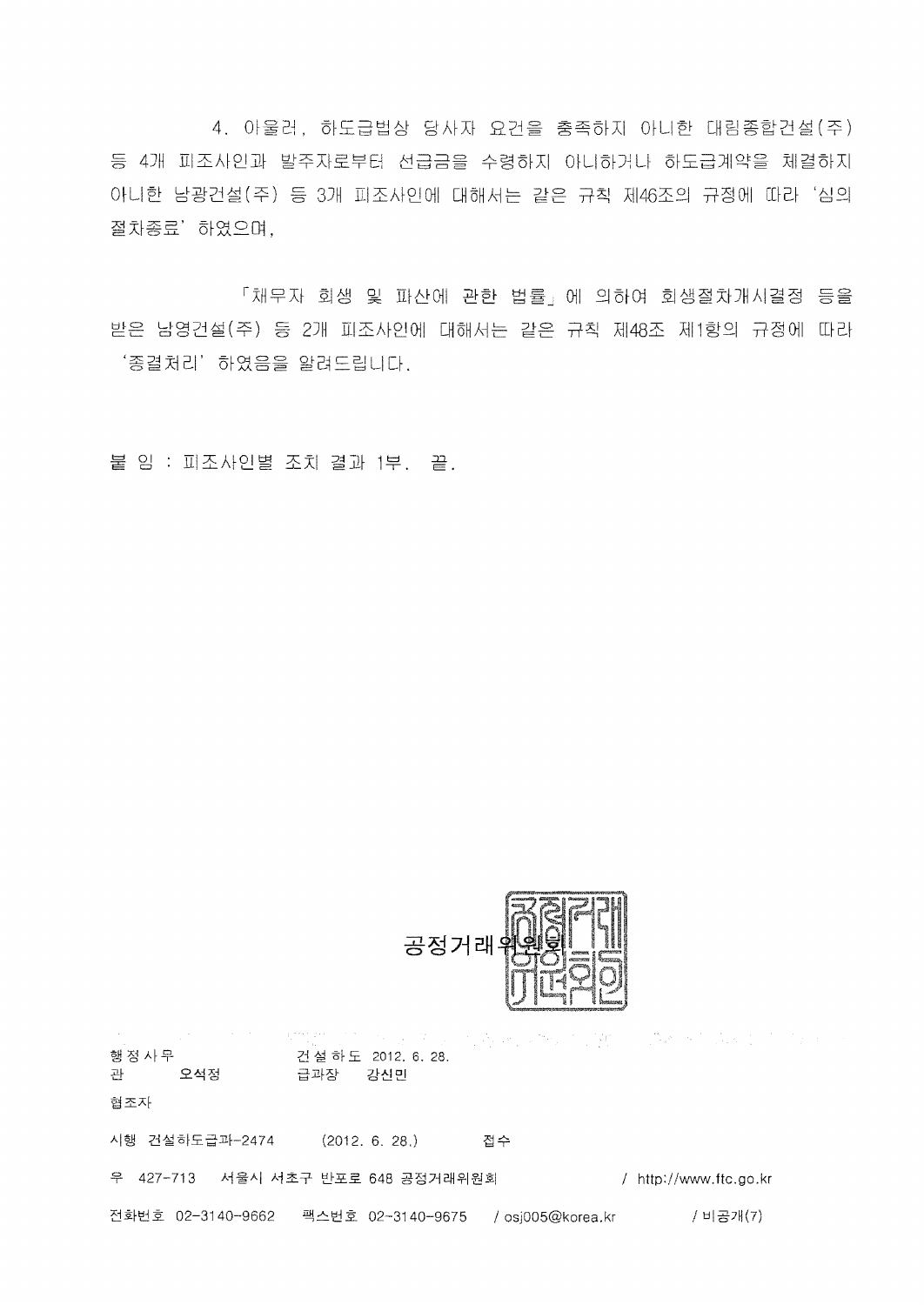## <붙임>

## 피조사인별 조치 결과

| 번호             | 피조사인                | 행 위                           | 대표조치유형    |
|----------------|---------------------|-------------------------------|-----------|
| $\mathbf{1}$   | 정상종합건설(주)           | 선급금 미지급                       | 경고        |
| $\overline{2}$ | 덕평산업개발(주)           | 선급금 지연지급                      | 경고        |
| 3              | 진덕종합건설(주)           | 선급금 지연지급                      | 경고        |
| 4              | 한신공영(주)             | 선급금 지연지급                      | 경고        |
| 5              | 에스티엑스건설(주)          | 선급금 지연지급                      | 경고        |
| 6              | 거동건설(주)             | 선급금 지연지급                      | 경고        |
| 7              | 대림산업(주)             | 선급금 미지급                       | 경고        |
| 8              | (주)오렌지이엔지           | 선급금 지연지급                      | 경고        |
| 9              | 화산건설(주)             | 선급금 지연지급                      | 경고        |
| 10             | 대보건설(주)             | 선급금 지연지급                      | 경고        |
| 11             | 삼성중공업(주)            | 선급금 지연지급                      | 경고        |
| 12             | 태림환경(주)             | 선급금 지연지급                      | 경고        |
| 13             | (주)삼전건설             | 선급금 지연지급                      | 경고        |
| 14             | (주)충남토건             | 선급금 지연지급                      | 경고        |
| 15             | (주)건양기술공사<br>건축사사무소 | 선급금 미지급                       | 경고        |
| 16             | 선진종합건설(주)           | 선급금 미지급<br>(수급사업자가 선급금 수령 포기) | 무혐의(주의촉구) |
| 17             | 삼환기업(주)             | 선급금 미지급<br>(수급사업자가 선급금 수령 포기) | 무혐의(주의촉구) |
| 18             | (주)태영건설             | 선급금 미지급<br>(수급사업자가 선급금 수령 포기) | 무혐의(주의촉구) |
| 19             | 동도건설(주)             | 선급금 미지급<br>(수급사업자가 선급금 수령 포기) | 무혐의(주의촉구) |
| 20             | (주)서한               | 선급금 미지급<br>(수급사업자가 선급금 수령 포기) | 무혐의(주의촉구) |
| 21             | 가평종합건설(주)           | 선급금 미지급<br>(수급사업자가 선급금 수령 포기) | 무혐의(주의촉구) |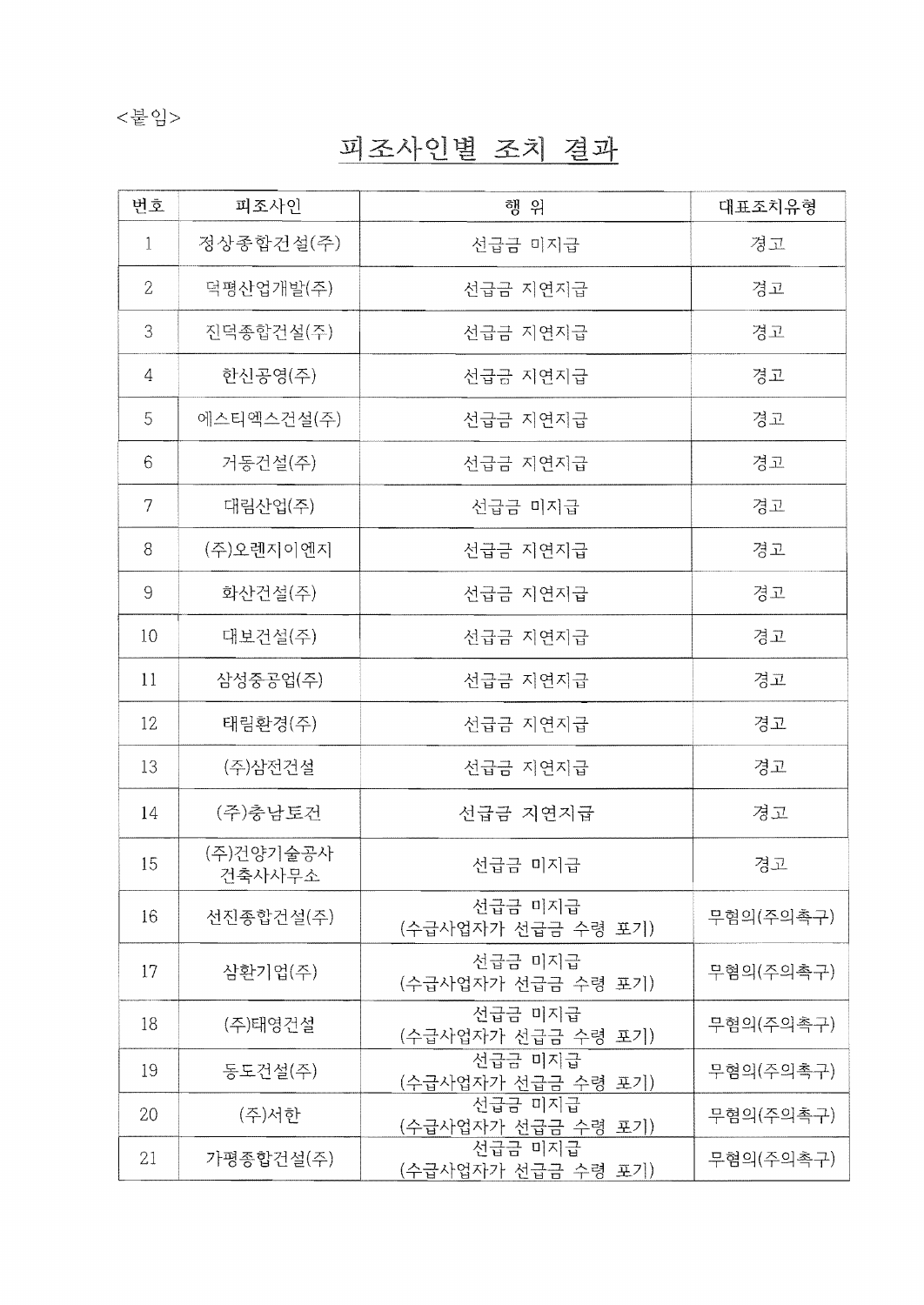| 번호 | 피조사인      | 행 위                                  | 대표조치유형    |
|----|-----------|--------------------------------------|-----------|
| 22 | 명신종합건설(주) | 선급금 미지급<br>(수급사업자가 선급금 수령 포기)        | 무혐의(주의촉구) |
| 23 | 대아건설(주)   | 선급금 미지급<br>(수급사업자가 선급금 수령 포기)        | 무혐의(주의촉구) |
| 24 | (주)대아건설   | 선급금 미지급<br>(수급사업자가 선급금 수령 포기)        | 무혐의(주의촉구) |
| 25 | 대원건설산업(주) | 선급금 미지급<br><u>(수급사업자가 선급금 수령 포기)</u> | 무혐의(주의촉구) |
| 26 | (주)대림종합건설 | 선급금 미지급<br>(수급사업자가 선급금 수령 포기)        | 무혐의(주의촉구) |
| 27 | (주)흥건     | 선급금 미지급<br>(수급사업자가 선급금 수령 포기)        | 무혐의(주의촉구) |
| 28 | 디엔종합건설(주) | 선급금 미지급<br>(수급사업자가 선급금 수령 포기)        | 무혐의(주의촉구) |
| 29 | 대국건설산업(주) | 선급금 미지급<br>(수급사업자가 선급금 수령 포기)        | 무혐의(주의촉구) |
| 30 | (주)협성종합건업 | 선급금 미지급<br>(수급사업자가 선급금 수령 포기)        | 무혐의(주의촉구) |
| 31 | 삼덕이엔씨(주)  | 선급금 미지급<br>(수급사업자가 선급금 수령 포기)        | 무혐의(주의촉구) |
| 32 | 동남종합건설(주) | 선급금 미지급<br>(수급사업자가 선급금 수령 포기)        | 무혐의(주의촉구) |
| 33 | 동원건설(주)   | 선급금 미지급<br>(수급사업자가 선급금 수령 포기)        | 무혐의(주의촉구) |
| 34 | 현대산업개발(주) | 선급금 미지급<br>(수급사업자가 선급금 수령 포기)        | 무혐의(주의촉구) |
| 35 | 대림토건(주)   | 선급금 미지급<br>(수급사업자가 선급금 수령 포기)        | 무혐의(주의촉구) |
| 36 | 동우건설산업(주) | 선급금 미지급<br>(수급사업자가 선급금 수령 포기)        | 무혐의(주의촉구) |
| 37 | (주)삼화건설사  | 선급금 미지급<br><u>(수급사업자가 선급금 수령 포기)</u> | 무혐의(주의촉구) |
| 38 | (주)한진중공업  | 선급금 미지급<br>(수급사업자가 선급금 수령 포기)        | 무혐의(주의촉구) |
| 39 | 제이에이거설(주) | 선급금 미지급<br>(수급사업자가 선급금 수령 포기)        | 무혐의(주의촉구) |
| 40 | (주)무진건설   | 선급금 미지급<br>(수급사업자가 선급금 수령 포기)        | 무혐의(주의촉구) |
| 41 | (주)동양산업   | 선급금 미지급<br>(수급사업자가 선급금 수령 포기)        | 무혐의(주의촉구) |
| 42 | 대선건설(주)   | 선급금 미지급<br>(수급사업자가 선급금 수령 포기)        | 무혐의(주의촉구) |
| 43 | 동우개발(주)   | 선급금 미지급<br>(수급사업자가 선급금 수령 포기)        | 무혐의(주의촉구) |
| 44 | 대진종합건설(주) | 선급금 미지급<br>(수급사업자가 선급금 수령 포기)        | 무혐의(주의촉구) |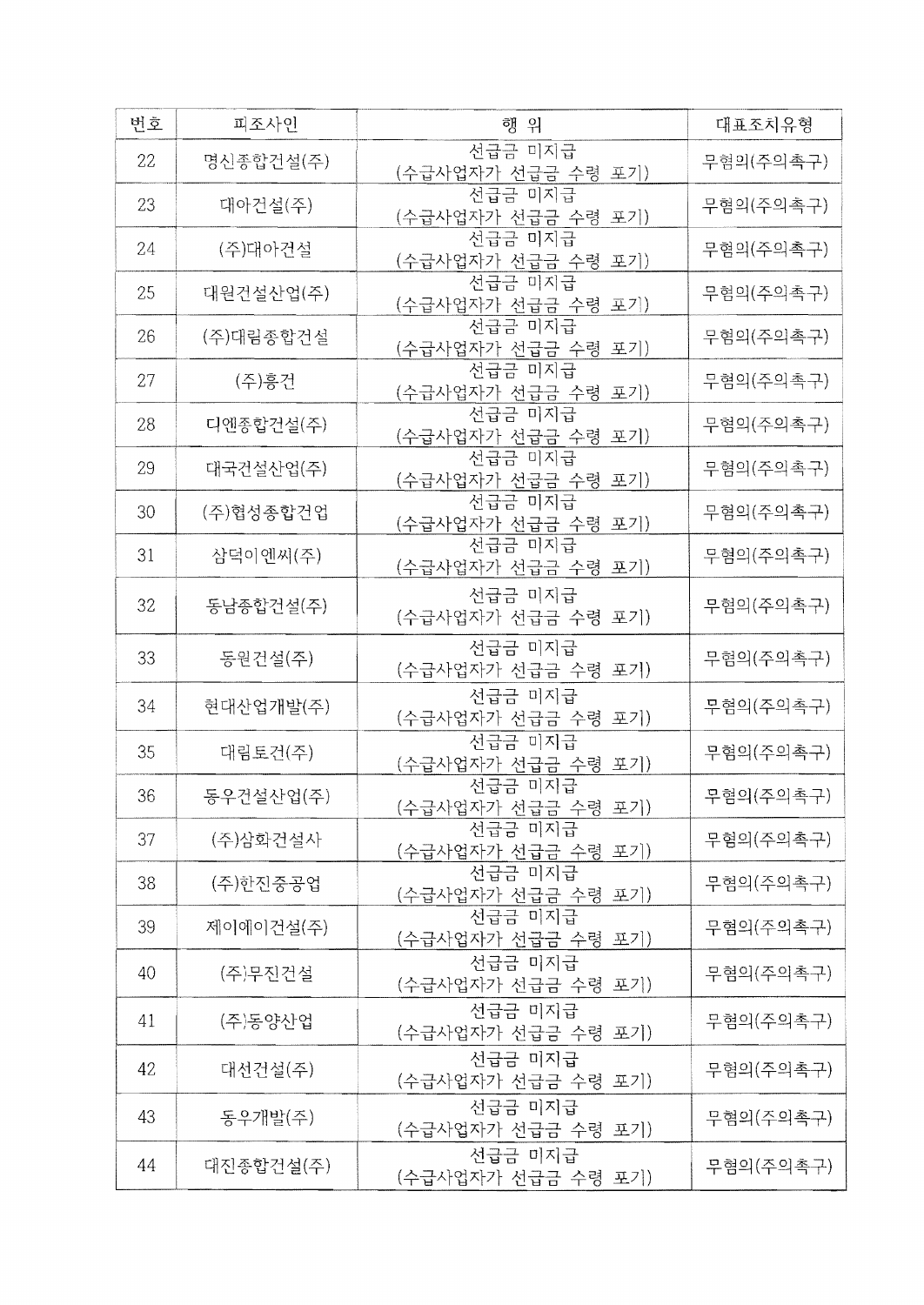| 번호 | 피조사인      | 행 위                           | 대표조치유형    |
|----|-----------|-------------------------------|-----------|
| 45 | 계룡건설산업(주) | 선급금 미지급<br>(수급사업자가 선급금 수령 포기) | 무혐의(주의촉구) |
| 46 | 동진건설(주)   | 선급금 미지급<br>(수급사업자가 선급금 수령 포기) | 무혐의(주의촉구) |
| 47 | 두산건설(주)   | 선급금 미지급<br>(수급사업자가 선급금 수령 포기) | 무혐의(주의촉구) |
| 48 | 에스케이건설(주) | 선급금 미지금<br>(수급사업자가 선급금 수령 포기) | 무혐의(주의촉구) |
| 49 | (주)대우건설   | 선급금 미지급<br>(수급사업자가 선급금 수령 포기) | 무혐의(주의촉구) |
| 50 | (주)한양     | 선급금 지급<br>(수급사업자가 선급금 수령 포기)  | 무혐의(주의촉구) |
| 51 | 일경산업개발(주) | 선급금 지급<br>(수급사업자가 선급금 수령 포기)  | 무혐의(주의촉구) |
| 52 | (자)삼우건설   | 선급금 미지급<br>(수급사업자가 선급금 수령 포기) | 무혐의(주의촉구) |
| 53 | 경복건설(주)   | 선급금 미지급<br>(수급사업자가 선급금 수령 포기) | 무혐의(주의촉구) |
| 54 | 가원랜드텍(주)  | 선급금 미지급<br>(수급사업자가 선급금 수령 포기) | 무혐의(주의촉구) |
| 55 | 고려개발(주)   | 선급금 미지급<br>(수급사업자가 선급금 수령 포기) | 무혐의(주의촉구) |
| 56 | (유)신신토건   | 선급금 미지급<br>(수급사업자가 선급금 수령 포기) | 무혐의(주의촉구) |
| 57 | 가산토건(주)   | 선급금 미지급<br>(수급사업자가 선급금 수령 포기) | 무혐의(주의촉구) |
| 58 | 금강종합건설(주) | 선급금 미지급<br>(수급사업자가 선급금 수령 포기) | 무혐의(주의촉구) |
| 59 | 대기건설(주)   | 선급금 미지급<br>(수급사업자가 선급금 수령 포기) | 무혐의(주의촉구) |
| 60 | 대연종합건설(주) | 선급금 미지급<br>(수급사업자가 선급금 수령 포기) | 무혐의(주의촉구) |
| 61 | 경일건설(주)   | 선급금 미지급<br>(수급사업자가 선급금 수령 포기) | 무혐의(주의촉구) |
| 62 | 대경종합건설(주) | 선급금 미지급<br>(수급사업자가 선급금 수령 포기) | 무혐의(주의촉구) |
| 63 | 녹원종합건설    | 선급금 미지급<br>(수급사업자가 선급금 수령 포기) | 무혐의(주의촉구) |
| 64 | 남양진흥기업(주) | 선급금 미지급<br>(수급사업자가 선급금 수령 포기) | 무혐의(주의촉구) |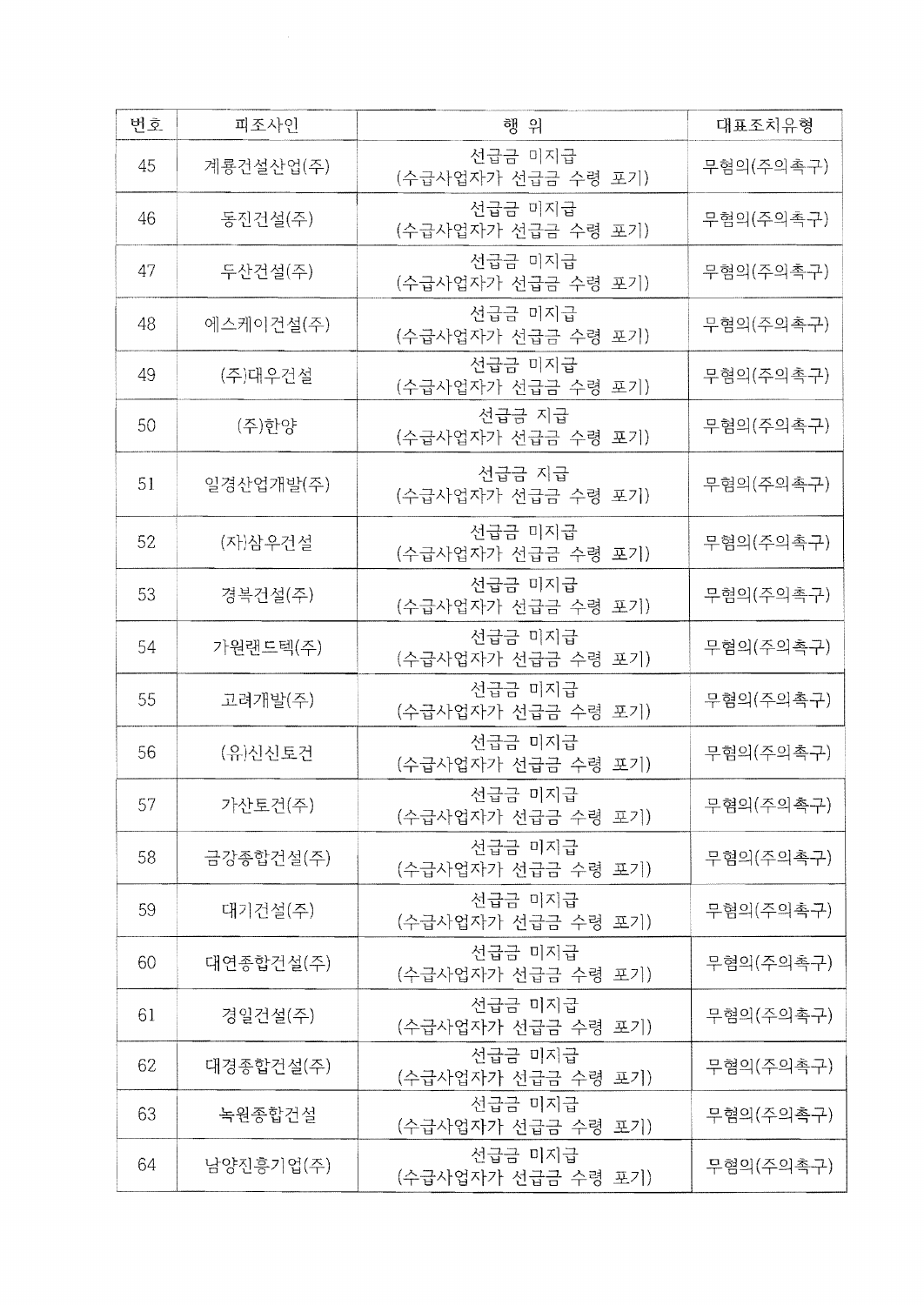| 버호  | 피조사인        | 행 위                           | 대표조치유형    |
|-----|-------------|-------------------------------|-----------|
| 65  | (주)국제건설     | 선급금 미지급<br>(수급사업자가 선급금 수령 포기) | 무혐의(주의촉구) |
| -66 | (주)대성건설     | 선급금 미지급<br>(수급사업자가 선급금 수령 포기) | 무혐의(주의촉구) |
| 67  | (주)덕산토건     | 선급금 미지급<br>(수급사업자가 선급금 수령 포기) | 무혐의(주의촉구) |
| 68  | 대우조선해양건설(주) | 선급금 미지급<br>(수급사업자가 선급금 수령 포기) | 무혐의(주의촉구) |
| 69  | (주)덕일       | 선급금 미지급<br>(수급사업자가 선급금 수령 포기) | 무혐의(주의촉구) |
| 70  | (주)동양산업     | 선급금 미지급<br>(수급사업자가 선급금 수령 포기) | 무혐의(주의촉구) |
| 71  | 조광기업(주)     | 선급금 미지급<br>(수급사업자가 선급금 수령 포기) | 무혐의(주의촉구) |
| 72  | 흥국건설(주)     | 선급금 미지급<br>(수급사업자가 선급금 수령 포기) | 무혐의(주의촉구) |
| 73  | 삼성물산(주)     | 선급금 미지급<br>(수급사업자가 선급금 수령 포기) | 무혐의(주의촉구) |
| 74  | 현대건설(주)     | 선급금 지급<br>(수급사업자가 선급금 수령 포기)  | 무혐의(주의촉구) |
| 75  | (주)성해       | 선급금 미지급<br>(수급사업자가 선급금 수령 포기) | 무혐의(주의촉구) |
| 76  | (주)신성건설     | 선급금 미지급<br>(수급사업자가 선급금 수령 포기) | 무혐의(주의촉구) |
| 77  | (주)지엠씨      | 선급금 미지급<br>(수급사업자가 선급금 수령 포기) | 무혐의(주의촉구) |
| 78  | (주)유성종합건설   | 선급금 미지급<br>(수급사업자가 선급금 수령 포기) | 무혐의(주의촉구) |
| 79  | 활림건설(주)     | 선급금 미지급<br>(수급사업자가 선급금 수령 포기) | 무혐의(주의촉구) |
| 80  | (주)영무토건     | 선급금 미지급<br>(수급사업자가 선급금 수령 포기) | 무혐의(주의촉구) |
| 81  | (주)진영종합건설   | 선급금 미지급<br>(수급사업자가 선급금 수령 포기) | 무혐의(주의촉구) |
| 82  | (주)일신이엔씨    | 선급금 미지급<br>(수급사업자가 선급금 수령 포기) | 무혐의(주의촉구) |
| 83  | (주)여운       | 선급금 미지급<br>(수급사업자가 선급금 수령 포기) | 무혐의(주의촉구) |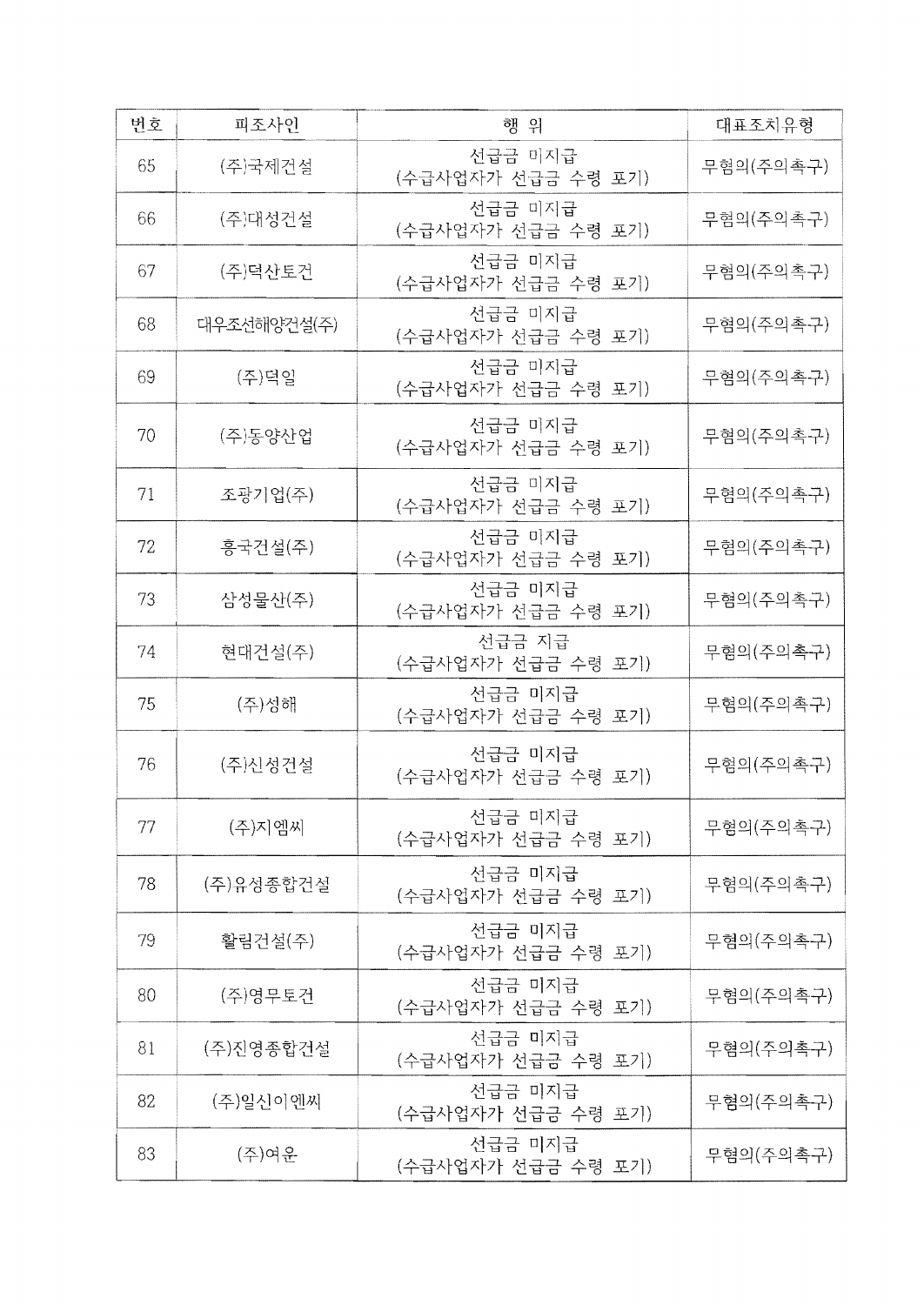| 버호  | 피조사인      | 행 위                           | 대표조치유형    |
|-----|-----------|-------------------------------|-----------|
| 84  | 에스에치건설(주) | 선급금 미지급<br>(수급사업자가 선급금 수령 포기) | 무혐의(주의촉구) |
| 85  | (주)보광건설   | 선급금 미지급<br>(수급사업자가 선급금 수령 포기) | 무혐의(주의촉구) |
| 86  | 신화건설(주)   | 선급금 미지급<br>(수급사업자가 선급금 수령 포기) | 무혐의(주의촉구) |
| 87  | 성종건설(주)   | 선급금 미지급<br>(수급사업자가 선급금 수령 포기) | 무혐의(주의촉구) |
| 88  | 보선건설(주)   | 선급금 미지급<br>(수급사업자가 선급금 수령 포기) | 무혐의(주의촉구) |
| 89  | 장안종합건설(주) | 선급금 미지급<br>(수급사업자가 선급금 수령 포기) | 무혐의(주의촉구) |
| 90  | 해동건설(주)   | 선급금 미지급<br>(수급사업자가 선급금 수령 포기) | 무혐의(주의촉구) |
| 91  | 정우개발(주)   | 선급금 미지급<br>(수급사업자가 선급금 수령 포기) | 무혐의(주의촉구) |
| 92  | 신촌종합건설(주) | 선급금 미지급<br>(수급사업자가 선급금 수령 포기) | 무혐의(주의촉구) |
| 93  | 서대종합건설(주) | 선급금 미지급<br>(수급사업자가 선급금 수령 포기) | 무혐의(주의촉구) |
| 94  | 용진종합건설(주) | 선급금 미지급<br>(수급사업자가 선급금 수령 포기) | 무혐의(주의촉구) |
| 95  | (주)포스코건설  | 선급금 미지급<br>(수급사업자가 선급금 수령 포기) | 무혐의(주의촉구) |
| 96  | 지에스건설(주)  | 선급금 미지급<br>(수급사업자가 선급금 수령 포기) | 무혐의(주의촉구) |
| 97  | 중앙건설(주)   | 선급금 미지급<br>(수급사업자가 선급금 수령 포기) | 무혐의(주의촉구) |
| 98  | 한라건설(주)   | 선급금 미지급<br>(수급사업자가 선급금 수령 포기) | 무혐의(주의촉구) |
| 99  | (주)토형산업   | 선급금 미지급<br>(수급사업자가 선급금 수령 포기) | 무혐의(주의촉구) |
| 100 | 태화건설(주)   | 선급금 미지급<br>(수급사업자가 선급금 수령 포기) | 무혐의(주의촉구) |
| 101 | 죽암건설(주)   | 선급금 미지급<br>(수급사업자가 선급금 수령 포기) | 무혐의(주의촉구) |
| 102 | (유)미래원토건  | 선급금 미지급<br>(수급사업자가 선급금 수령 포기) | 무혐의(주의촉구) |
| 103 | (주)한반도건설  | 선급금 미지급<br>(수급사업자가 선급금 수령 포기) | 무혐의(주의촉구) |
| 104 | (주)남흥건설   | 선급금 미지급<br>(수급사업자가 선급금 수령 포기) | 무혐의(주의촉구) |
| 105 | 코오롱글로벌(주) | 선급금 미지급<br>(수급사업자가 선급금 수령 포기) | 무혐의(주의촉구) |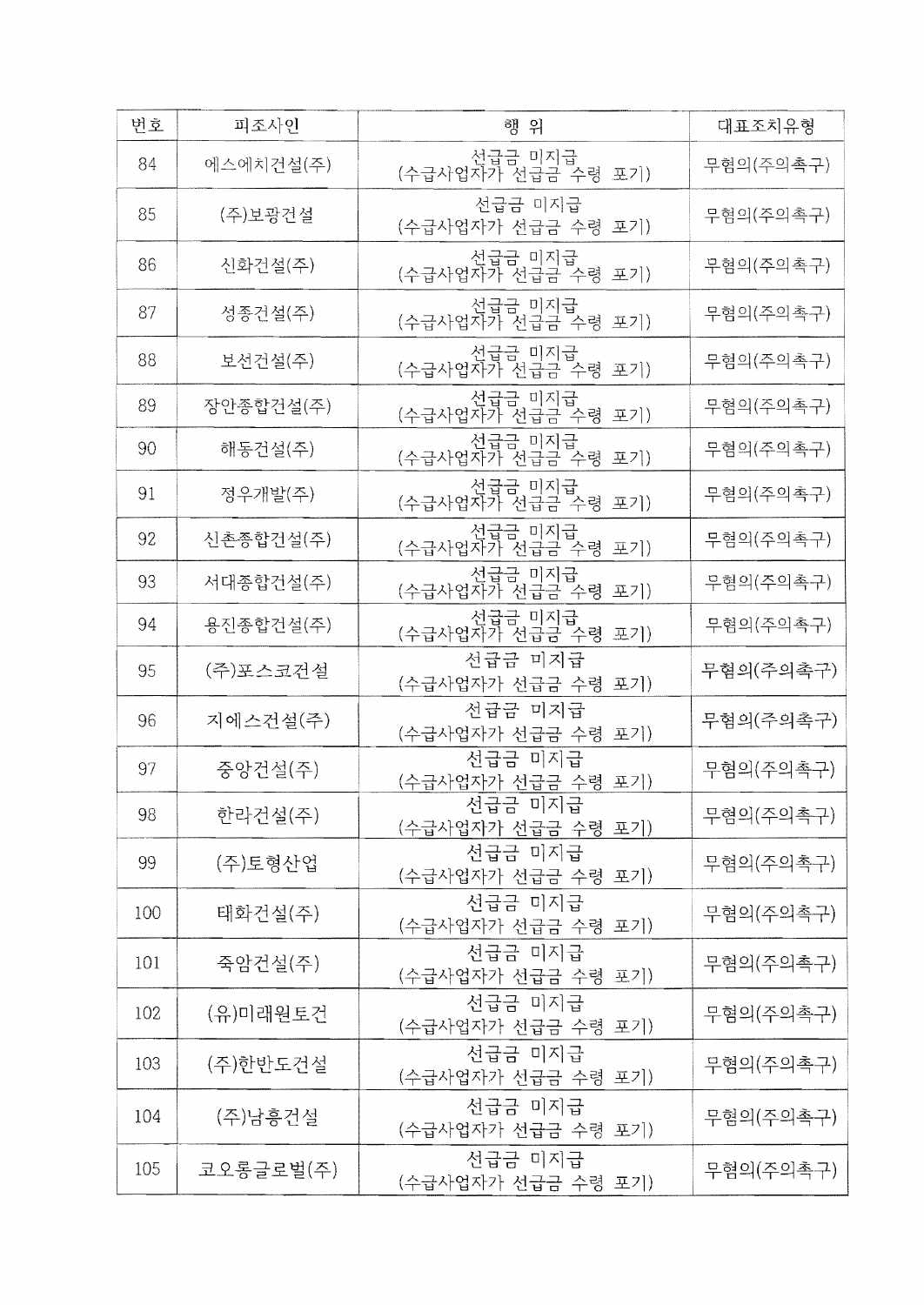| 번호  | 피조사인        | 행 위                           | 대표조치유형    |
|-----|-------------|-------------------------------|-----------|
| 106 | 제이에이건설(주)   | 선급금 미지급<br>(수급사업자가 선급금 수령 포기) | 무혐의(주의촉구) |
| 107 | 백산건설(주)     | 선급금 미지급<br>(수급사업자가 선급금 수령 포기) | 무혐의(주의촉구) |
| 108 | 명진토건(주)     | 선급금 미지급<br>(수급사업자가 선급금 수령 포기) | 무혐의(주의촉구) |
| 109 | 태림종합건설(주)   | 선급금 미지급<br>(수급사업자가 선급금 수령 포기) | 무혐의(주의촉구) |
| 110 | 태평양개발(주)    | 선급금 미지급<br>(수급사업자가 선급금 수령 포기) | 무혐의(주의촉구) |
| 111 | 명성기업(주)     | 선급금 지급                        | 무혐의       |
| 112 | 반도환경개발(주)   | 선급금 지급                        | 무혐의       |
| 113 | (주)삼원       | 선급금 지급                        | 무혐의       |
| 114 | 동영종합건설(주)   | 선급금 지급                        | 무혐의       |
| 115 | (주)덕성건설     | 선급금 지급                        | 무혐의       |
| 116 | 제이에스건설산업(주) | 선급금 지급                        | 무혐의       |
| 117 | 금호산업(주)     | 선급금 지급                        | 무혐의       |
| 118 | 대경건설(주)     | 선급금 지급                        | 무혐의       |
| 119 | (자)신양건설     | 선급금 지급                        | 무혐의       |
| 120 | (유)태림종합건설   | 선급금 지급                        | 무혐의       |
| 121 | 금동종합건설(주)   | 선급금 지급                        | 무혐의       |
| 122 | 남도종합건설(주)   | 선급금 지급                        | 무혐의       |
| 123 | (주)금산종합건설   | 선급금 지급                        | 무혐의       |
| 124 | (주)남흥건설     | 선급금 지급                        | 무혐의       |
| 125 | (주)대저건설     | 선급금 지급                        | 무혐의       |
| 126 | (주)동국에스엔씨   | 선급금 지급                        | 무혐의       |